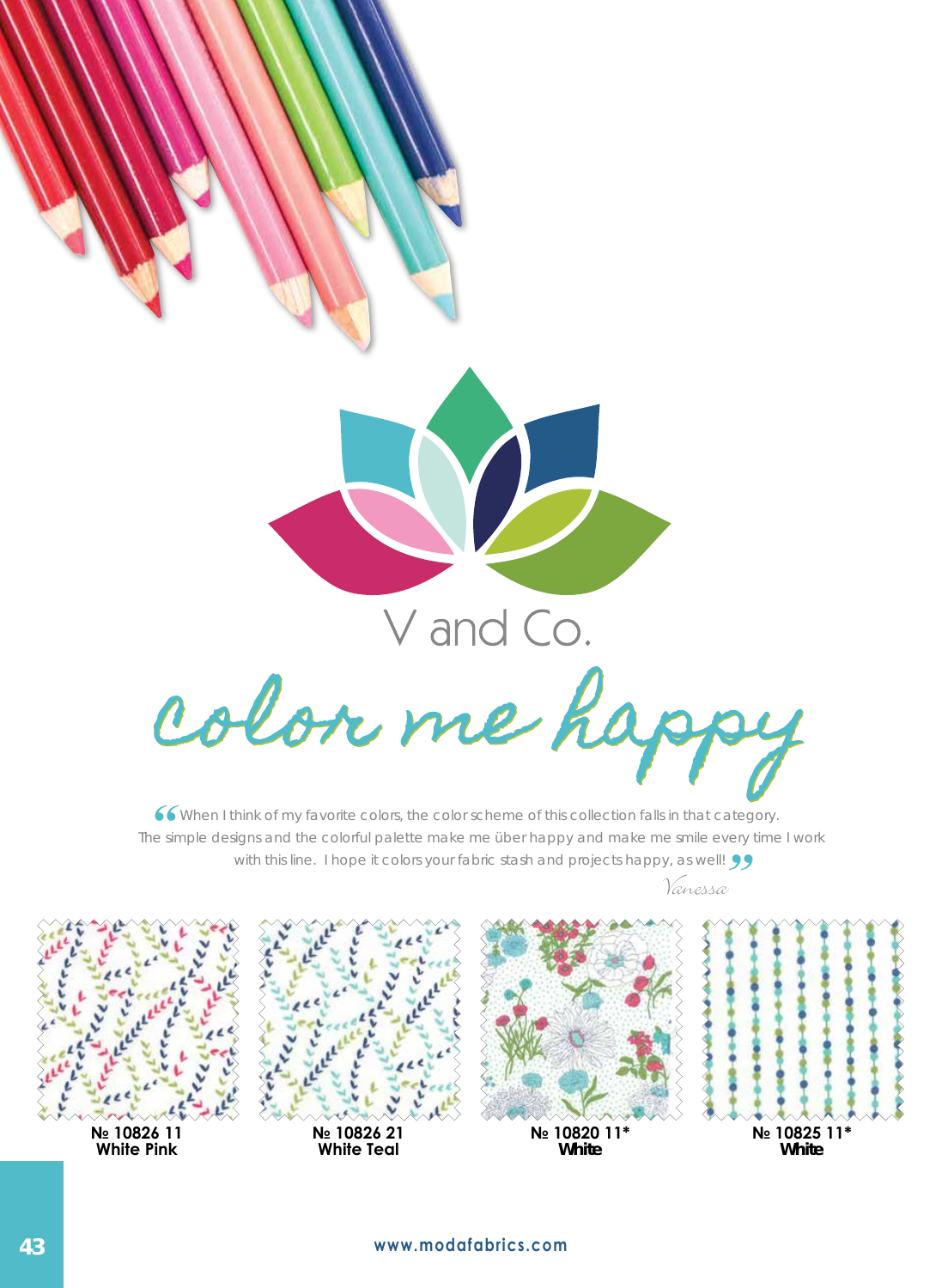

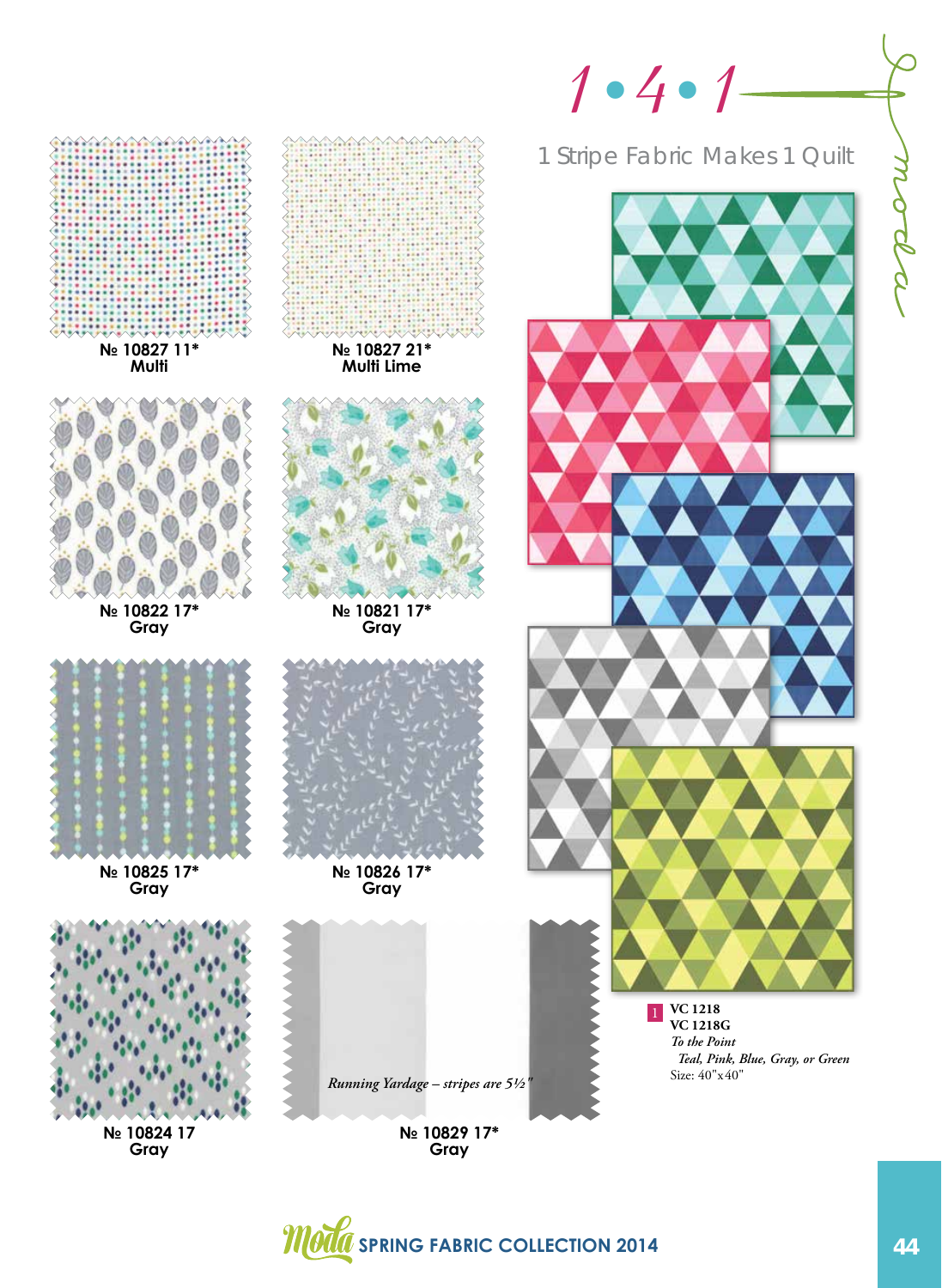

**Pink**

**№ 10828 12\* Pink**

**45 www.modafabrics.com**

**Pink**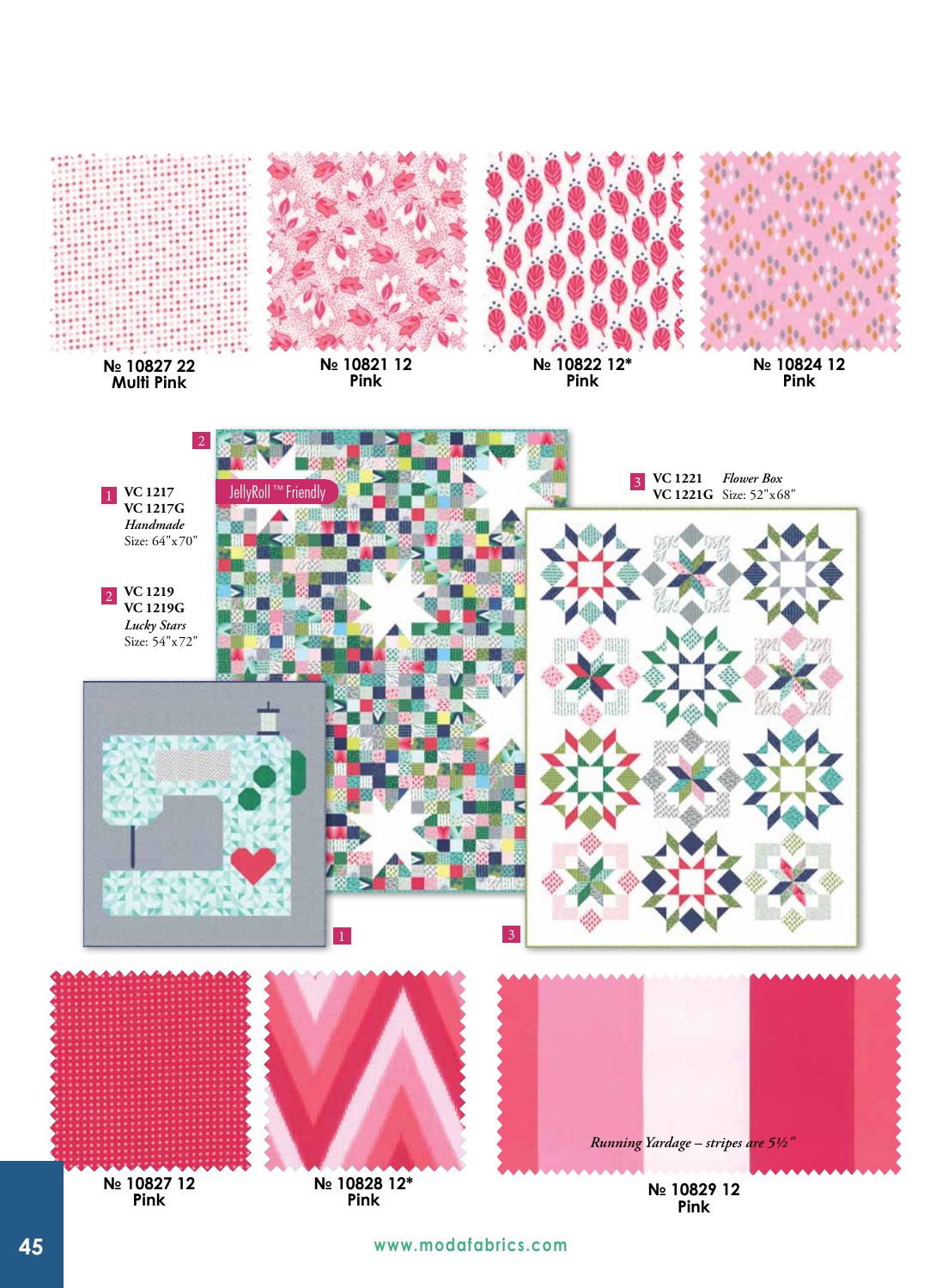

**№ 10822 21 Dark Teal**

**№ 10824 13\* Teal**

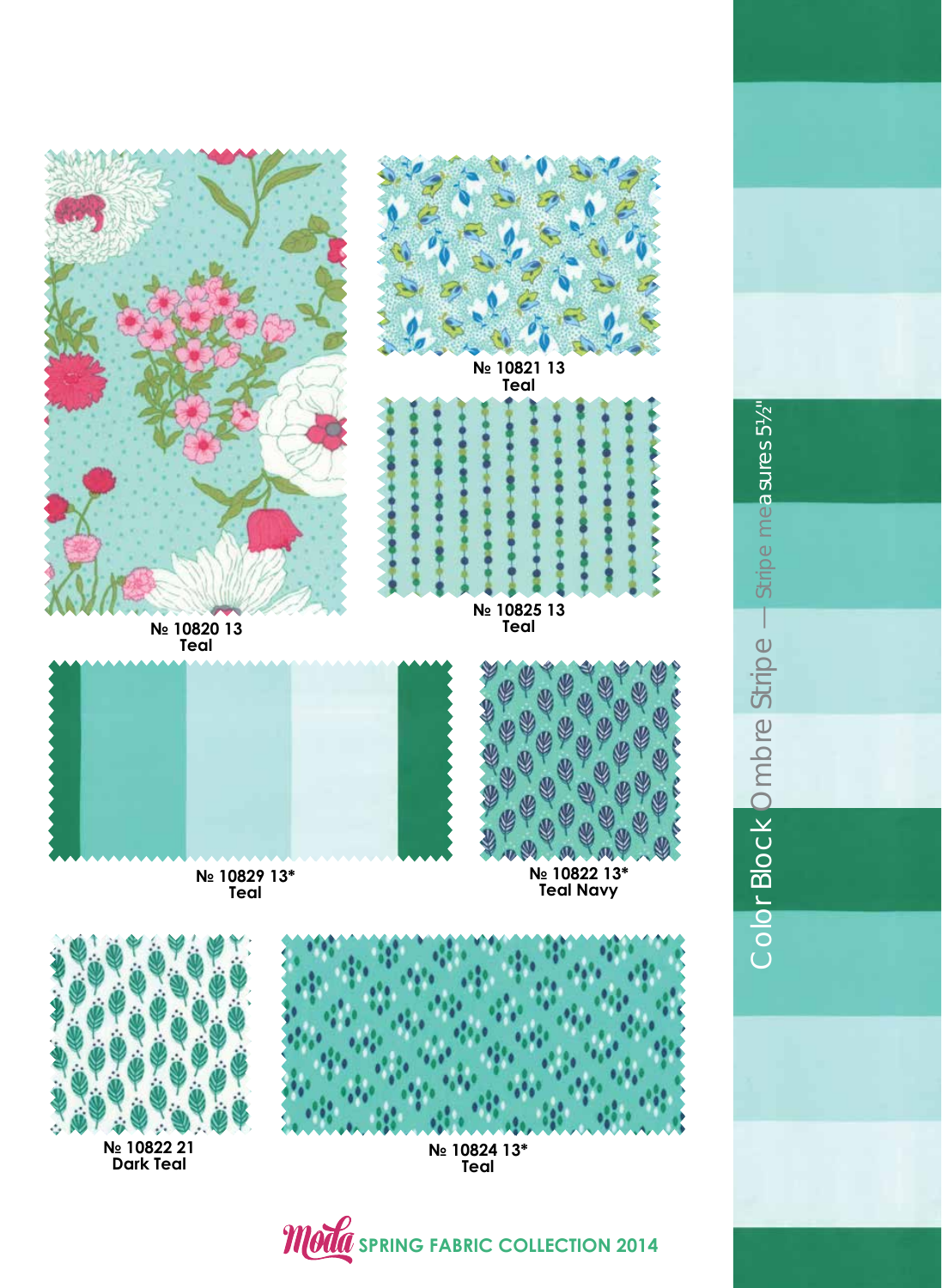9900-166 Amelia Pink

166

9900-48 Admiral Blue

48

**SELLA SOLIDS** BELLA SOLIDS 9900-223 Shocking Pink

223

9900-268 Emerald

268

**№ 10827 14 № 10828 13**

**Emerald**



**№ 10824 14 Emerald**



**VC 1220 /VC 1220G** *String Block Zipper Pouches – Multiple Sizcs*



**Emerald**





9900-269 Bermuda

269

9900-228 Fresh Grass





**Emerald**



**№ 10824 15\* Lime**



**№ 10825 15 Lime**

www.vanessachristenson.com *To learn more, visit:*



**№ 10829 15\* Lime**